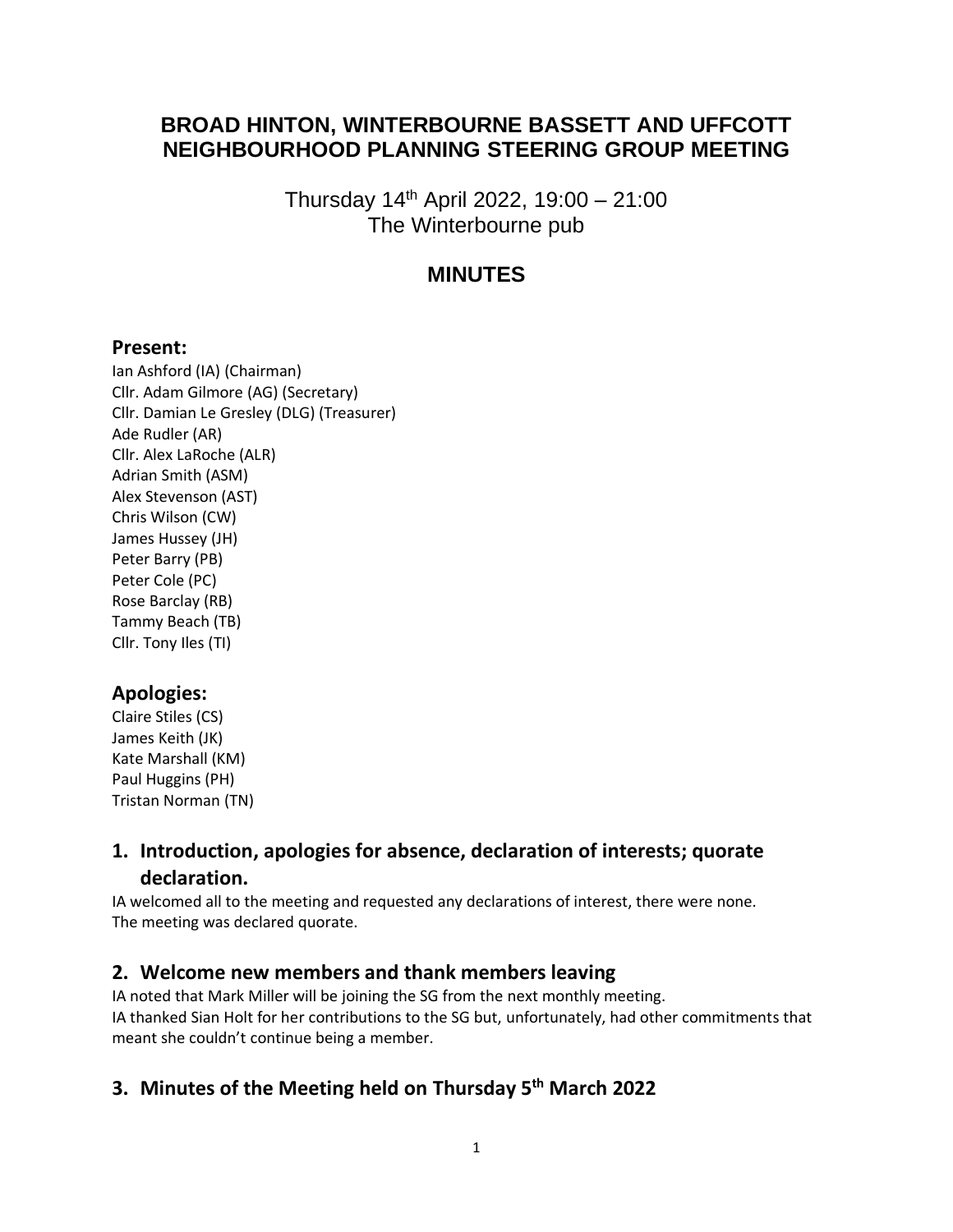The meeting agreed that the minutes that were circulated were correct.

# **4. Finances – income and expenditure, FY21/22 grant return, FY22/23 grant application**

DLG presented the income and expenditure reports for FY21/22 and the grant return form that had been submitted to Groundwork UK.

PB confirmed that the Parish Council had returned the unspent grant to Groundwork UK.

AG stated that a budget would need to be prepared for FY22/23 and DG confirmed that the PC has a reserve for any sundry expenses until the next grant has been received.

**ACTION: Project Management team (AG, PH, TI) to propose budget for FY22/23**

### **5. Research – update from each group on information gathered and remaining**

Several of the research topics were discussed before the meeting began and the following points and actions were noted.

#### **Amenities**

The amenities at Broad Hinton looked complete. Uffcott has no amenities. DG had added some for WB, PC is going to check that they are complete.

#### **ACTION: PC to check and complete the WB amenities.**

#### **Built Environment**

We discussed how the housing figure of 25 was allocated to BH, whether there were any allocations to WB (there weren't as it is a Small Village), whether any development in the villages would count towards higher level Housing Market Area (HMA) targets, confusion as to which HMA we were currently part of and whether this would have any material impact and whether development in the Neighbourhood Plan Area, but outside of the BH settlement boundary, would count towards the 25, or would it be classed as "windfall"?

#### **ACTION: AG to create a FAQ document for the SG where we can gather these types of questions and start to collate the authoritative answers.**

ALR showed the boundary maps and previous Housing Needs Survey **ACTION: ALR share these maps and other documents on the Built Environment group OneDrive folder**

JH has been in touch with the Marlborough Downs Countryside Stewardship team to get the land ownership data. There are issues of confidentiality that he will resolve. **ACTION: JH – produce land ownership map**

We discussed the BH Design Statement document that AST had produced. We need to produce something similar for WB and UF.

#### **ACTION: PC/RB to produce WB Design Statement ACTION: AG to find out who can produce an UF Design Statement**

We discussed the Aster owned properties, the potential need for regeneration or redevelopment and if we had contacts that could help us understand what the future intent of Aster may well be – Cllr Candace Gaisford and RB both have contacts at Aster.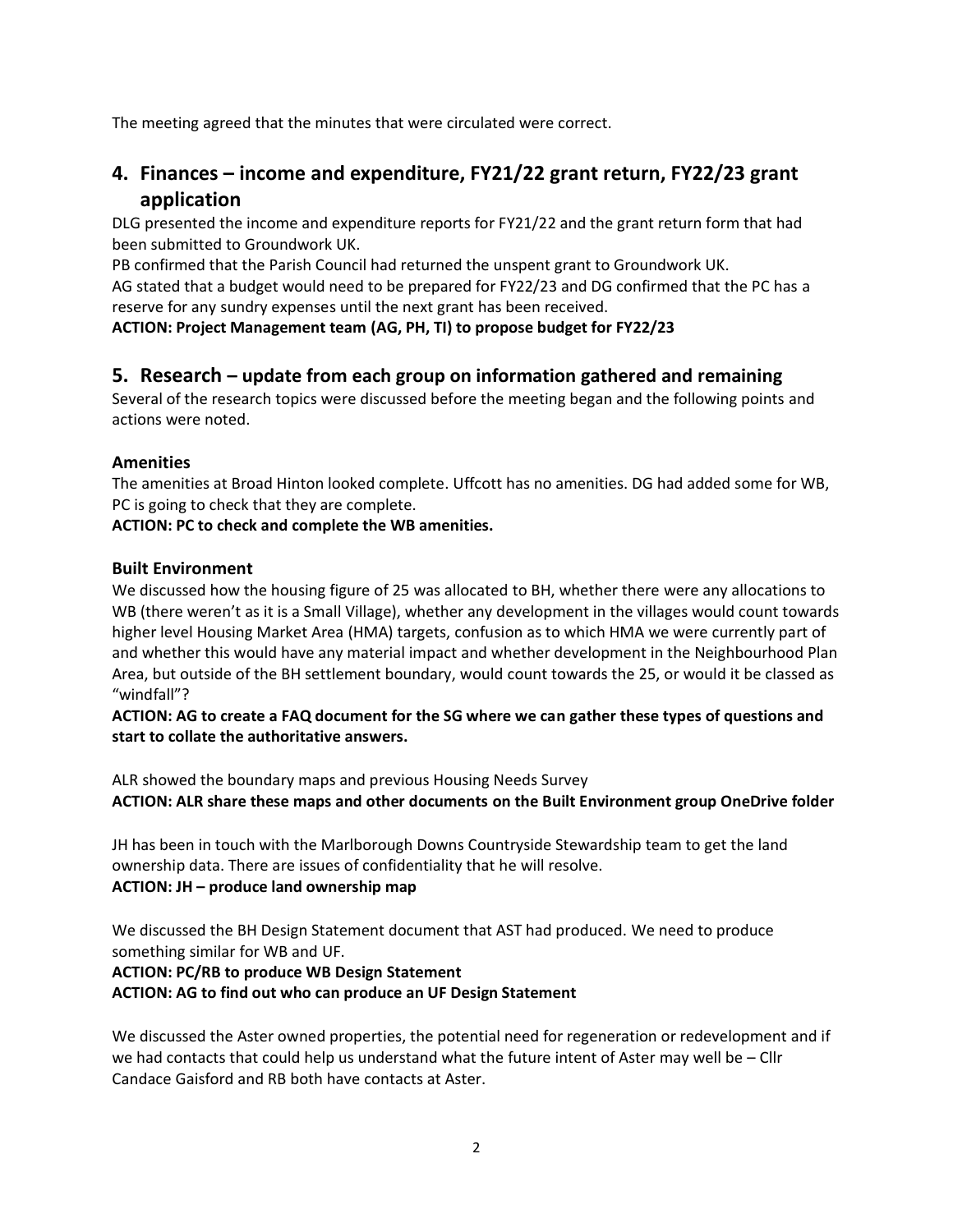It was noted that previous planning requests had met cost related challenges when access came in to play. The specific examples of the M4 van centre and the Linden Homes development were highlighted. This is a topic that needs careful consideration and may well play a part when assessing the financial viability of potential future development.

The definition and difference between Affordable and Low Cost Housing were discussed and it was suggested that these are clearly defined and shared with the Parish at the appropriate time to ensure they have the correct information on which to build their recommendations.

AST provided a very detailed analysis of the built environment and design styles of the various corners of Broad Hinton, highlight the heart of the village (the High Street) has been protected throughout all previous developments. The importance of protecting the existing landscape to maintain the existing character was emphasised as well as the need for access and infrastructure to be able to support any future development.

Other research topics will be discussed in the next meeting.

## **6. Engagement plan and content review and approval**

PB presented the engagement plan, poster and flyer designs. PB made the point that the NP needed to be community lead, people got involved and the engagement plan ensured that they became interested. PB said that the printer is ready to print as soon as we tell them. PB said that KM had done an amazing job and had driven the engagement plan and designs. A discussion followed where the key points were made:

- Open meetings there will be a lot of questions from the community and the SG needs to be credible when answering them. AG offered to create an FAQ for the SG so we can get a common understanding on the topics likely to be raised by the community.
- Open meetings dates we need to revise the planned dates to be after the Jubilee ( $5<sup>th</sup>$  June) to give SG time to prepare. It was thought important that at the Open Meetings the SG were able to answer all of the questions raised, so time for preparation was essential
- Open meeting dates there was a concern that if we push the dates back too far, we would lose momentum – it was suggested the dates should be later in June.
- Open meeting dates it was suggested that some of the meetings should be on a Sunday afternoon to make it easier for working people to attend.
- Logo Ian Pillinger produced this at no cost and the SG wished to thank him for this.
- Poster these will be placed all around the villages, pubs, notice boards, bus stops etc...
- Poster the goal is to alert people to have a view and to get involved.
- Poster design there was some concern that the top section was a "bit scary" and a NP is more than this – may cause the wrong response. It was suggested to swap the two top boxes around, leading with the point it is a community led initiative.
- Poster design this was countered by the point that the proposed design was punchy and will drive engagement, though the word "community" may confuse WB & UF residents as there is no housing allocation for these villages.
- Poster design it was suggested that the more positive language used on the Flyer, should be used on the Poster. The following alterations were suggested and agreed:
	- o Top Section: The word MINIMUM should be in lower case.
	- o The word 'community' should be replaced by 'Parish'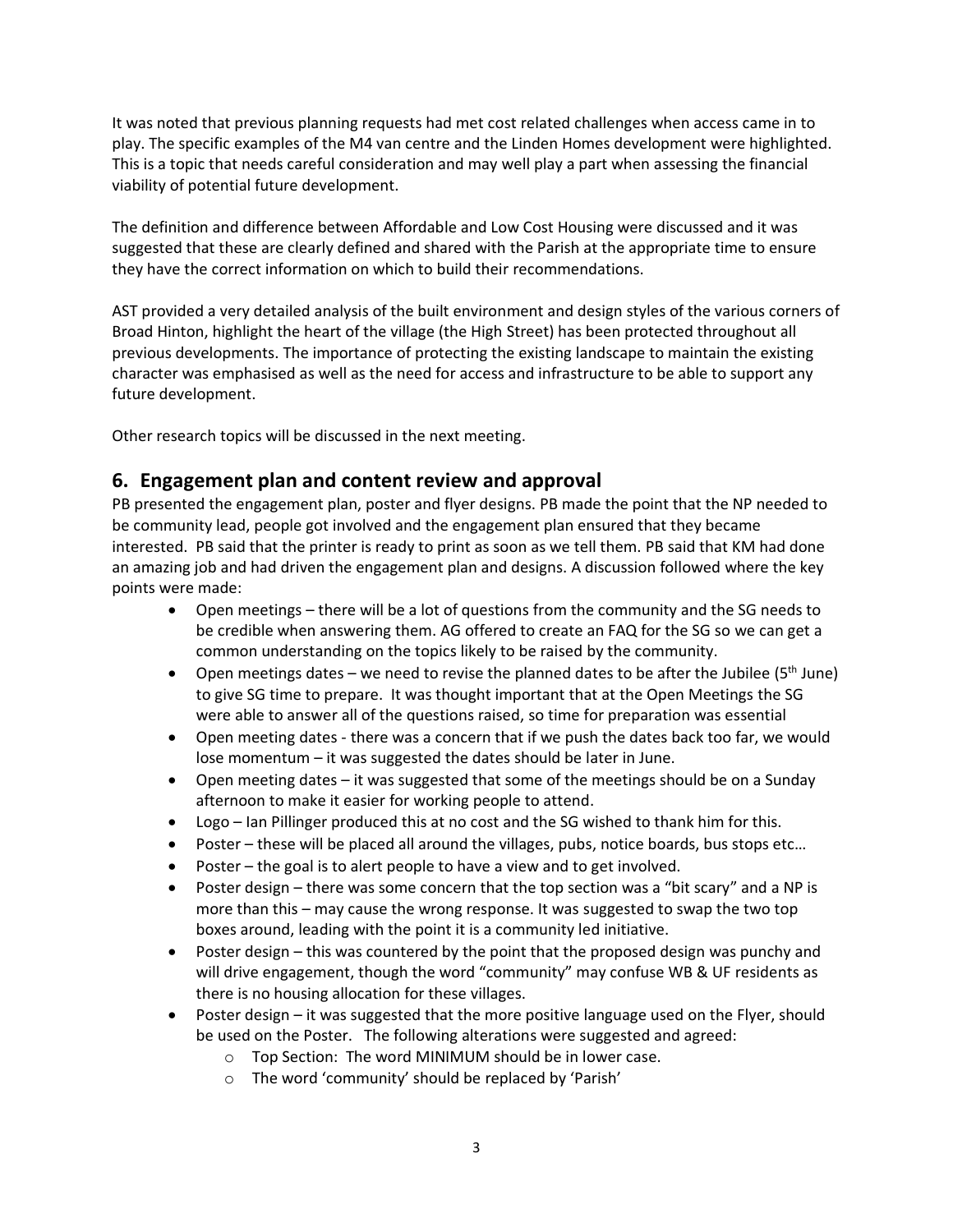- $\circ$  The phrase 'Will that be all though?' should be replaced by 'Is that the right number?'
- Flyer Design the wording change proposed above for the Poster should also be adopted for the Flyer
- Flyer Design in the box entitled Steering Group Members so far, the Chairman should be named first, followed by the Treasurer, then the Secretary
- Email address it was asked why we are using an @gmail.com email address on the Flyer. The reason is to provide some separation between the NP initiative and the PC. The email address has an auto-forwarding rule set up that forwards mail to AG's PC email address.
- PC role in the NP the point was made that the SG is a sub-committee of the PC and that the PC has delegated authority to the SG to prepare the Neighbourhood Plan (see [Terms of](https://www.bhwbparishcouncil.org.uk/_files/ugd/1adbd5_725697184f834aeba39b0b304019b69b.pdf)  [Reference](https://www.bhwbparishcouncil.org.uk/_files/ugd/1adbd5_725697184f834aeba39b0b304019b69b.pdf) sections 3 and 5).
- Questionnaire dates the point was made that the questionnaire should be distributed soon after the open meetings therefore the design of the questionnaires should be started soon.

Overall, the SG were happy with the design and the plan, and would review at the next SG meeting once the suggested changes were made to the design and schedule.

**ACTION: Engagement Team (KM, RB, CS, PB) – rework wording on the flyer and poster, and come up with an updated schedule. Get early feedback from the SG via email.**

## **7. Transparency – public availability**

It was noted that we should start publishing meeting agendas and minutes on the PC web site [Neighbourhood Plan page](https://www.bhwbparishcouncil.org.uk/neighbourhood-plan) as defined in the SG Terms Of Reference, and therefore did not require approval.

**ACTION: AG to work with the Engagement Team (KM, RB, CS, PB) to update the page and publish agendas and minutes on it.**

# **8. Report on meeting with Michael Kilmister (WC NP Manager) – 6 th April 2022**

AG briefly summarised the meeting – full minutes [here](https://bhwbpc.sharepoint.com/:w:/r/sites/NeighbourhoodPlan/Shared%20Documents/Meeting%20Agendas%20and%20Minutes/WC%20NP%20Team%20Meeting%20Minutes%20060422%20(Draft).docx?d=wad21013faa304879bc114fcab7f7ea1c&csf=1&web=1&e=pPkA2w).

Project Plan

- Our schedule looked reasonable and complete, and he thought we could complete by end of 2023
- Strategic Environment Assessment (SEA) and Habitat Regulation Assessment (HSA) would need to happen once we have an idea of any development - e.g. after we have defined vision and objectives
- Advised having a precise ToR if engaging with consultants and that there was an additional £8K (Locality) if we're proposing development/design codes + additional Lottery funding

Wiltshire Local Plan review

- Was targeting 2023 but realistically 2024
- Local Plans were likely to be smaller and focussed on strategic development, NPs would be used more for local development
- Housing Allocation numbers were under review likely to change (is going to get them for us)

WC support for us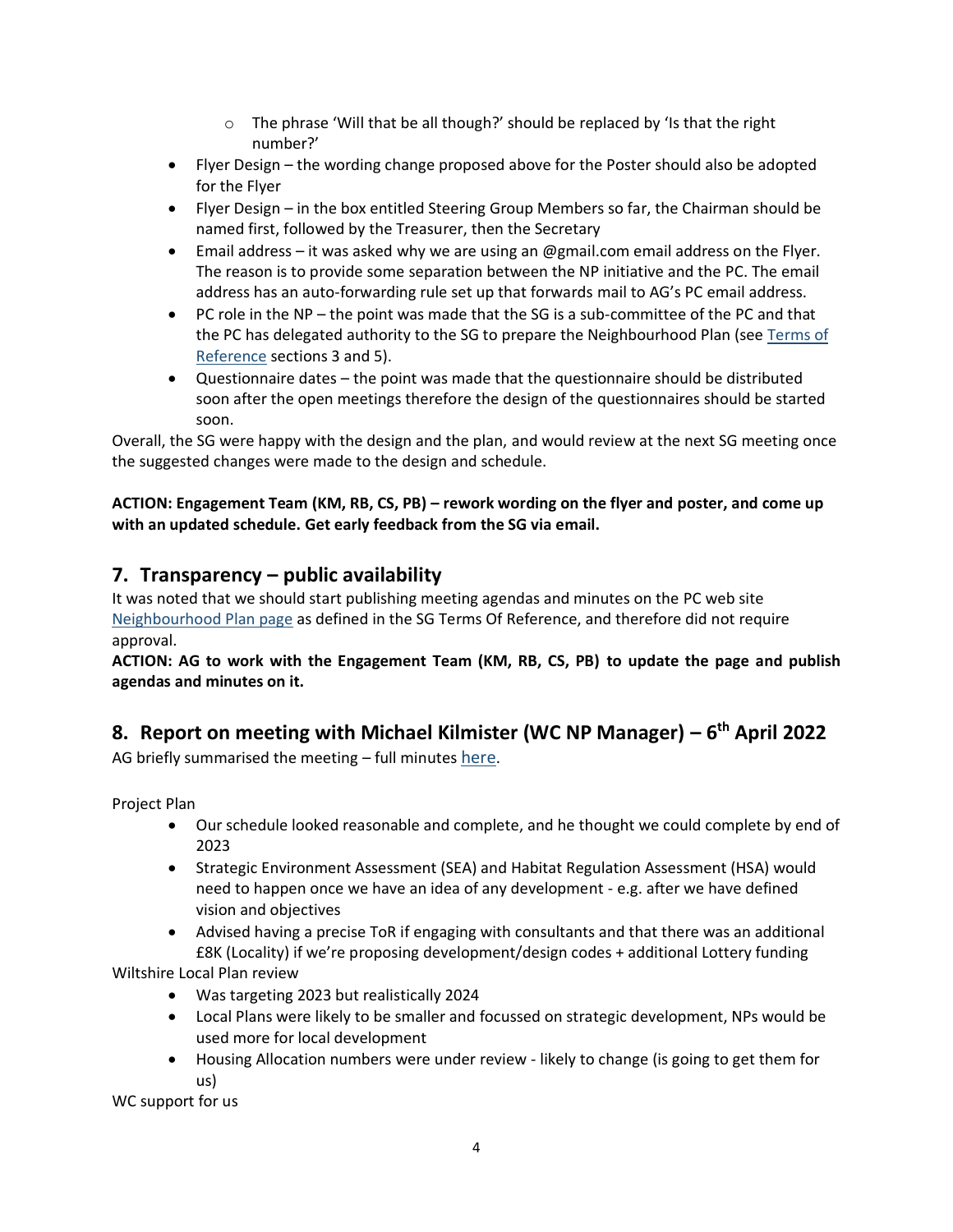- Unable to assign a Link Officer at the moment, MK will support us
- Areas include Policy Development and Statutory Processes though if we use consultants they can help with Policy.
- 106 NPs in progress at the moment
- Data demographic trends, Census 2021, health data, new listed buildings applications (they are trying to get this for us)

### **9. Project Plan review and approval**

As we ran out of time, this item will be carried over to the next meeting. **ACTION: AG – create a spreadsheet to track actions, risks and issues.** 

### **10. Quorum threshold**

This item was brought forward and discussed after item 5.

IA summarised the difficulties we're having attaining quorum as the past few meetings, we have only just managed. A discussion followed where the key points were made:

- Options there were a number of options described; 1) keep as is with two-thirds, 2) reduce the required %, 3) reduce the number of SG members transferring people who are unable to regularly meet to "associate" members.
- Option 2 the point was made that option 2 may result in a large minority not attending and a decision made in their absence – this could lead to problems in the SG.
- Purpose the point was made was that the purpose of a quorum is for an organisation to be able to carry forward its business. The democratic test will be in the referendum.
- Option 3 the point was made that this would just push the problem down the line.
- Option  $2$  the details of how this would work were furth discussed, specifically what the  $%$ should be and whether there must be members of each village in attendance. Options considered were 1) 50% + 1, 2) over 50%, 3) at least 50% with 1 member from each village, 4) at least 50% with 1 member from each ward.
- Option 2 the point was made that "over 50%" would work if the membership numbers change in the future.
- Online the point was made that if we allow meetings to be a mixture of in-person and online, it would make the meetings more accessible. This is already allowed in the Terms of Reference section 6.b.

IA put the motion forward to change the Terms of Reference section 6.f from "minimum of two-thirds" to "over 50%". The motion was carried unanimously. It was noted that changes to the Terms of Reference require additional approval by the Parish Council.

**ACTION: PB – add change to Terms of Reference section 6.f to the Parish Council agenda at the next meeting Tuesday, 10th May 2022.** 

### **11. Next steps discussion**

As we ran out of time, this item will be carried over to the next meeting.

## **12. AOB**